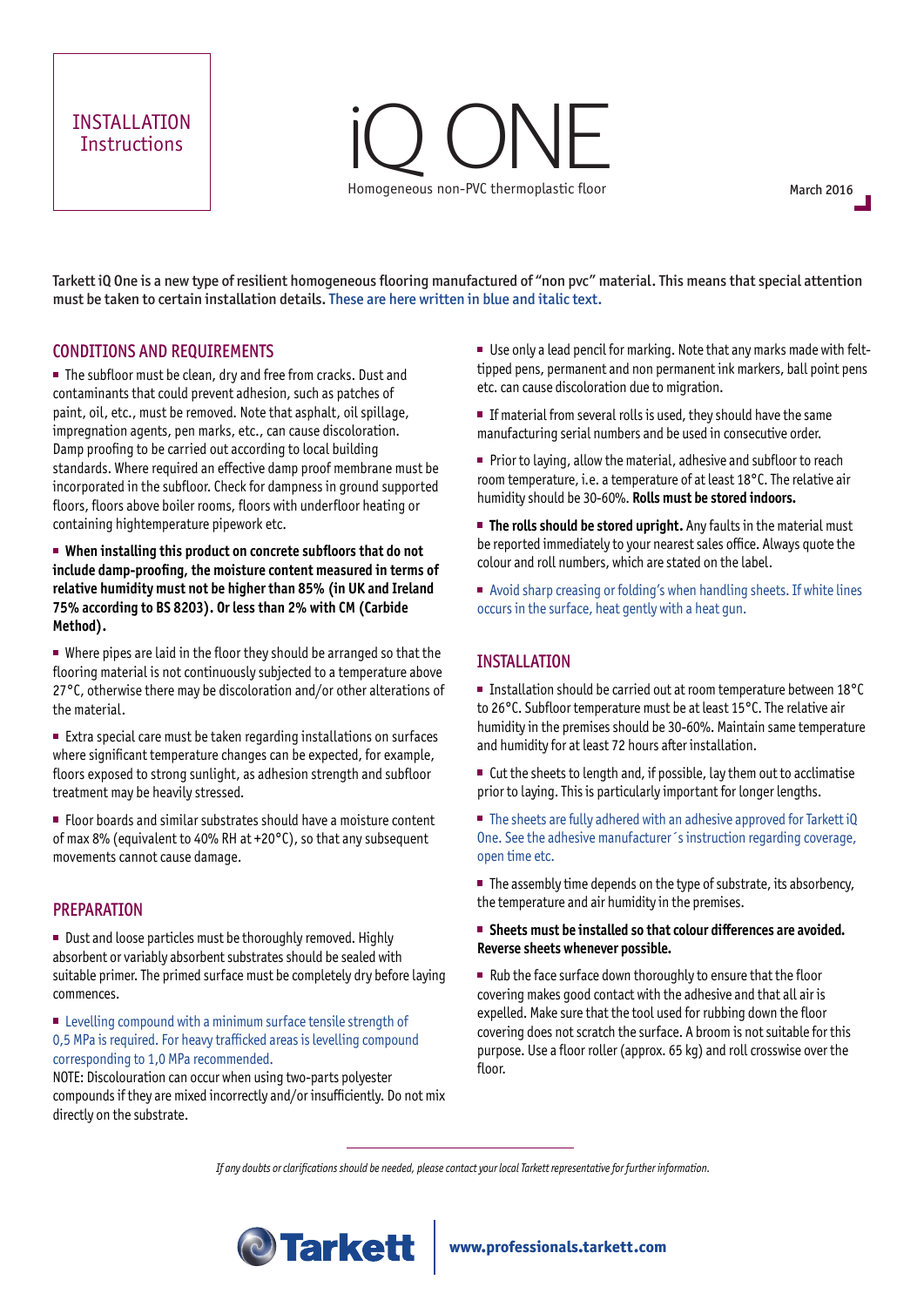# FITTING, COVING AND CORNERS

 $\blacksquare$  The flooring is coved approximately 100 mm (4 in) up the wall. If wall covering is to be installed, then it should overlap the wall base by at least 30 mm (approx. 1 in). For the best result, the thickness of the wall base is levelled out before installation of the wall covering so that a smooth juncture is obtained, use a water-resistant leveling compound.

■ Within 0.5 m radius from floor drains etc. seams are not recommended.



Using a straight edge and pencil, mark at a height of about 10 cm (approx. 4 in.) all walls where the flooring will be coved. Apply the adhesive on the walls up to the marked line, using a finenotched trowel. Spread some of the adhesive out onto the floor, as shown in the picture.



Fold back and loosen the sheets covering half of the floor area. Apply the adhesive on the subfloor with a fine-notched trowel. Use a soft brush around drains and hard-to-reach areas. Around and inside drains, please see drain manufacturers recommendation.



While the adhesive becomes tacky, the sheets are cut. The sheets should be cut longer than the room length to allow sufficient material for coving. When a sheet fits the width of the room, mark a cross mark on the bottom of the material and the subfloor to indicate the center. This will help you to place the sheet in its exact position. The cross marks are to coincide at installation.



When coving, use a Tarkett Hockey Stick (art. no. 1258003 ) or similar tool to press the material firmly into the juncture between the floor and wall.

Do not use a so called Corner Roller.



Press the material firmly into the corner with a Tarkett Hockey Stick or similar tool.



The corner seam shall be placed on one of the walls at a 45-degree angle.



When the width of the room exceeds the sheet width (more than one piece has to be installed to cover the area), mark a line on the floor parallel to the longitudinal wall at a distance equivalent to 12 cm (about 41/2 in.) less than the sheet width. Mark the room's center on this line. On the bottom of each sheet, mark their center. The cross marks on the subfloor and sheets shall coincide at installation.



When fitting in-corners, make a cut in the excess material starting about 5 mm (about  $\frac{1}{4}$  in.) above the floor in the corner. If the material has to be heated before folding, heat the area between the sheet and the wall. This provides better contact between the sheet and adhesive.



When fitting an out-corner, the sheet is folded against the corner and cut about 5 mm( ¼ in.) from the floor. The guidelines in the picture show the corner on the sheet and the position of the cut at about a 45- degree angle. Then a diagonal cut is made as shown.

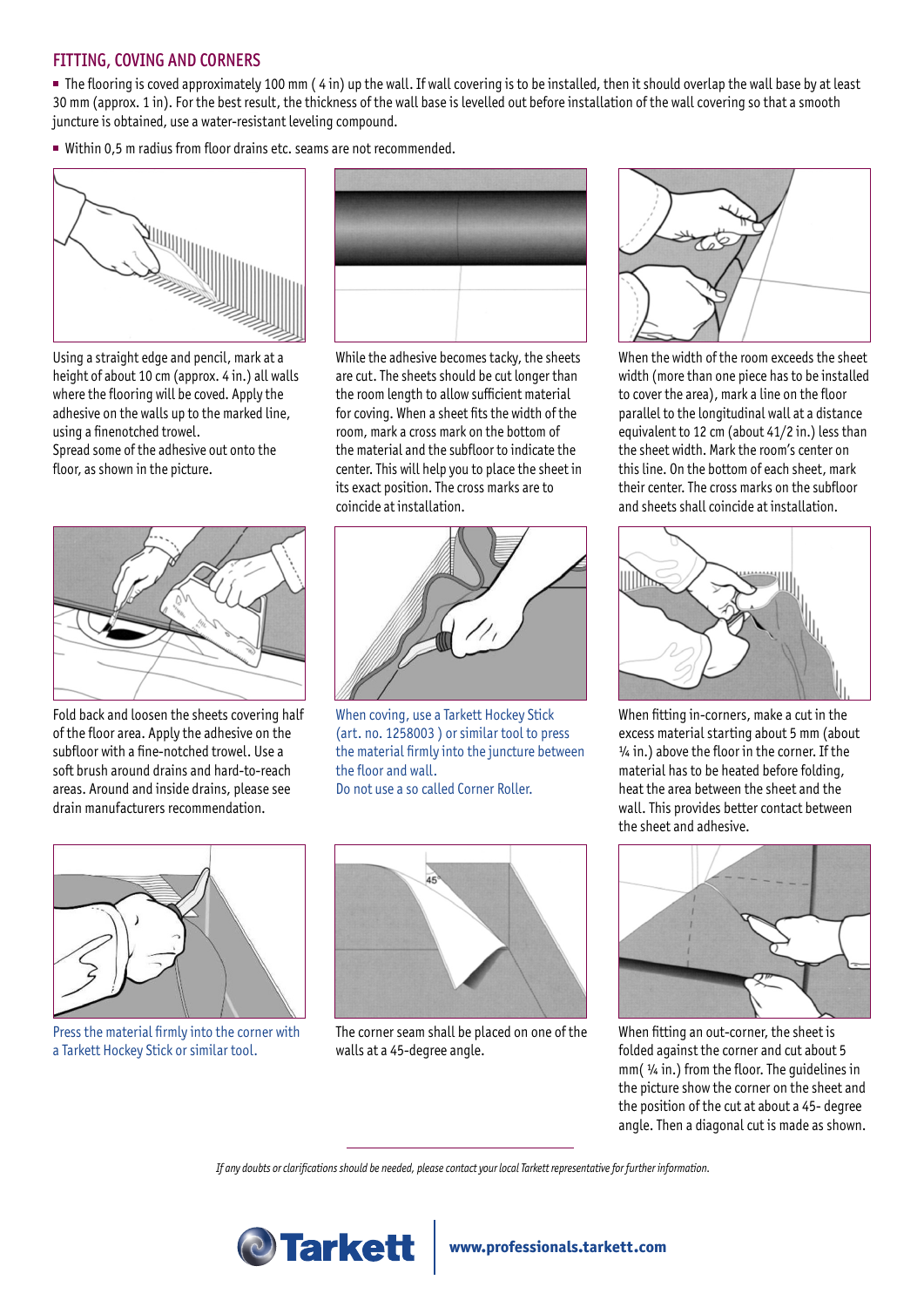

To glue the triangle-shaped piece more simply and securely, cut a groove on the back of the triangle with Tarkett Corner Knife. The depth of the groove shall be no deeper than half of the sheet thickness.



The triangle can now be folded and placed on the corner. It will overlap the coved floor. Cut through the overlapping material to make a tight fit.



All seams on floor and coving must be grooved before welding.



Use a hot-air gun for welding with thread at in-corners and out-corners. Tarkett Speed Welding Nozzle is specially designed for this purpose. For a perfect job, the Tarkett Swan Neck is required to effectively seal all seams nearest to the floor.

**N.B. Prior to sealing in the corner, make sure that the PUR reinforcement is completely removed from the surface**

# FITTING AROUND PIPES AND FLOOR DRAINS



Around pipes by walls, cut the sheet and press it against the pipe to form a collar. In tight or cramped areas between pipes and walls, cut as shown by the dotted line. If a cover is required, do the following: 1) If you make a cover out of floor material, fit it against the pipe with adhesive. Weld the seams together using the Tarkett Swan Neck.



2) Prefabricated covers are applied according to the manufacturer's instructions. Seam sealer or sealing compound approved for this purpose, can be used for an extra tight fit around pipes.



Around drain pipes, fold the sheet against the pipe and mark a line on the material where the centre of the pipe is. Cut an evenly round hole without notches along the cut, about 25 mm (about 1 in.) smaller than the diameter of the pipe.

Heat the material carefully and squeeze it gently over the pipe.

Small stretch marks in the material's surface will occur but this does not affect the product's functionality. Try with a leftover piece before assembly begins.



Alternatively is a prefabricated cover used.